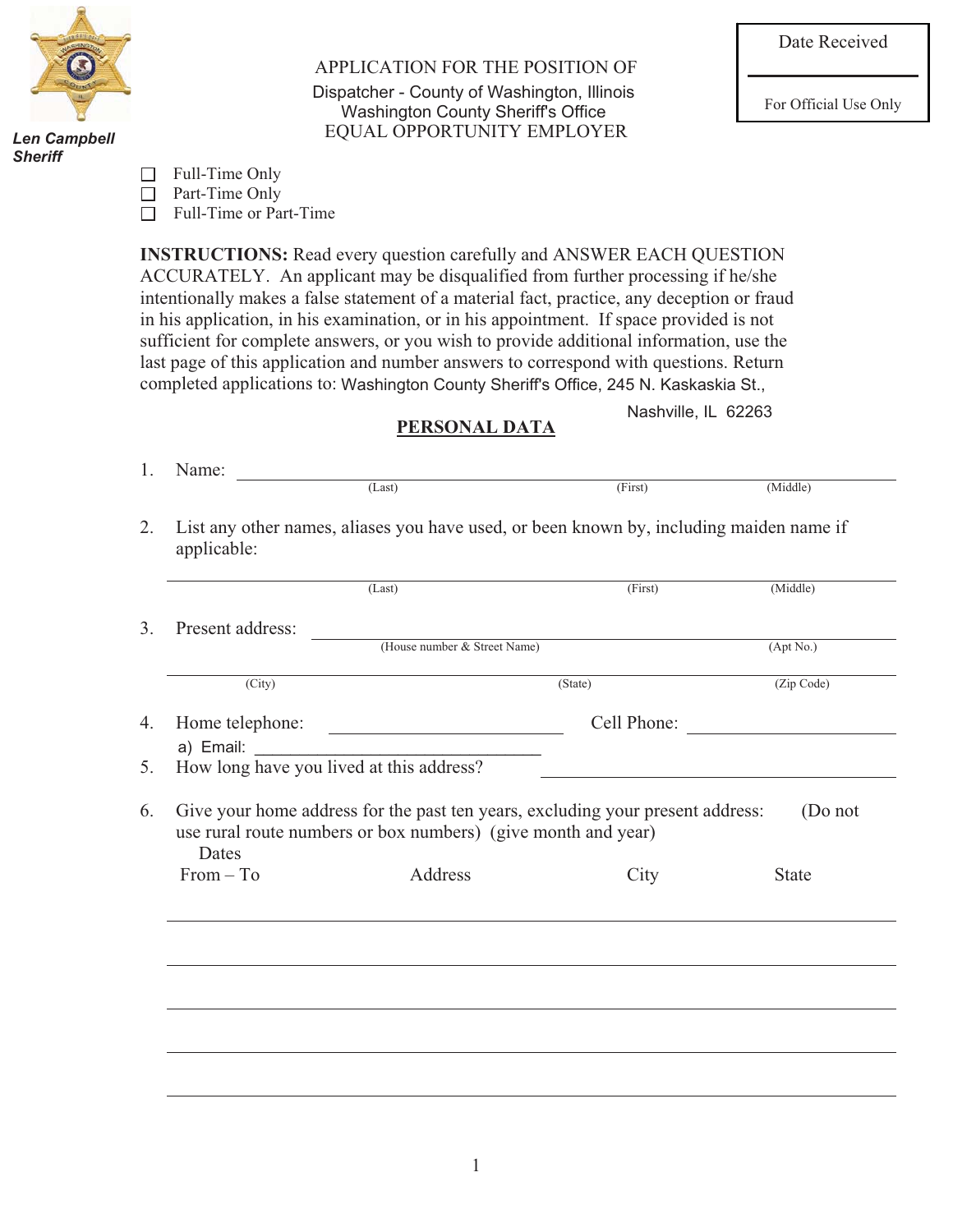| $\overline{7}$ | Age                                  |                                          | Height                                                                                                                                                                       | Weight           |
|----------------|--------------------------------------|------------------------------------------|------------------------------------------------------------------------------------------------------------------------------------------------------------------------------|------------------|
| 8              | Date of Birth                        | (Month, day, year)                       | Place of Birth                                                                                                                                                               | (City and State) |
| 9              | Are you a U. S. Citizen?             | Yes                                      | N <sub>o</sub>                                                                                                                                                               |                  |
| 10             | If a naturalized citizen, give date: |                                          |                                                                                                                                                                              |                  |
| 11             | Social Security Number:              |                                          | <u> 1989 - Andrea Britain, politik e</u> ta eta p                                                                                                                            |                  |
| 12             | Are you (Check one) Single           |                                          | Married                                                                                                                                                                      | Widowed          |
|                |                                      | $\frac{\text{Separated}}{\text{(Date)}}$ | Divorced                                                                                                                                                                     | (Date)           |
|                | Wife's maiden name:                  |                                          | Number of Dependents:                                                                                                                                                        |                  |
| 13             |                                      |                                          | Are you involved as a defendant or do you have a court judgment in effect?                                                                                                   |                  |
|                | Yes                                  | N <sub>o</sub>                           | If yes, state full details:                                                                                                                                                  |                  |
|                |                                      |                                          |                                                                                                                                                                              |                  |
|                |                                      |                                          |                                                                                                                                                                              |                  |
| 14             | of the offense:                      |                                          | Have you ever been convicted of a crime other than a parking violation? Yes<br>If you answered yes, please provide information which explains the date, location, and nature | $\Box$ No        |
|                |                                      |                                          |                                                                                                                                                                              |                  |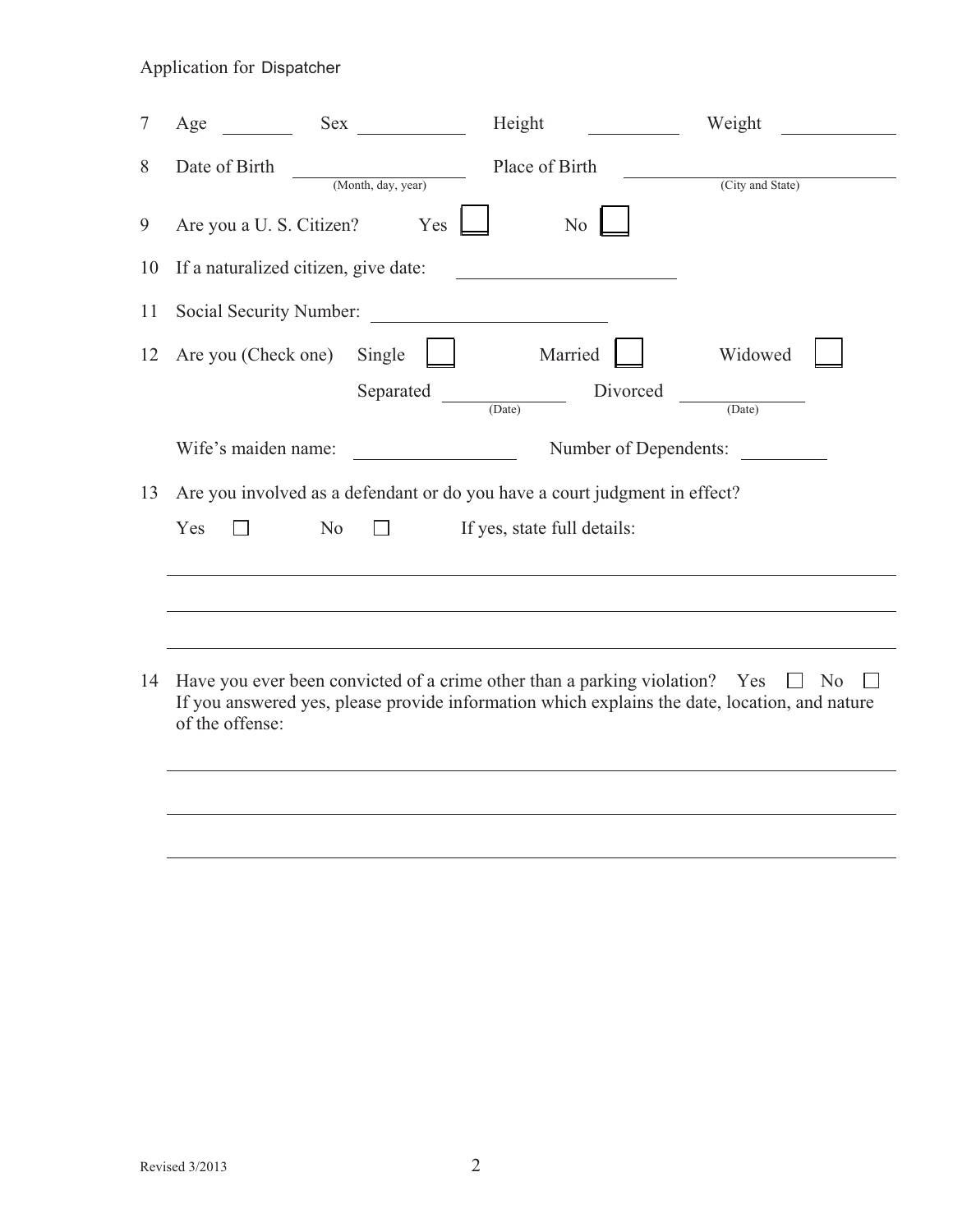# **EDUCATION**

| 15 | List all schools, colleges and business schools attended.                                  |                                                                                                                      |                                     |
|----|--------------------------------------------------------------------------------------------|----------------------------------------------------------------------------------------------------------------------|-------------------------------------|
|    | <b>NAME</b>                                                                                | <b>ADDRESS</b><br>(Including Street, City, State and Zip)<br>(Starting with High School)                             | <b>DATES</b><br>From - To           |
|    |                                                                                            |                                                                                                                      |                                     |
|    |                                                                                            |                                                                                                                      |                                     |
|    |                                                                                            |                                                                                                                      |                                     |
| 16 | Did you graduate and receive a High School Diploma?<br>If yes, who issued the certificate? | Yes                                                                                                                  | N <sub>0</sub>                      |
|    |                                                                                            | If no, do you have a High School Equivalent Certificate?<br>Yes                                                      | N <sub>0</sub>                      |
| 17 | If you attended college, what was your major?<br>Your minor?                               |                                                                                                                      | What degree, if any, was conferred? |
| 18 | Do you speak or read any language other than English?<br>Yes<br>No.                        | Which language?                                                                                                      |                                     |
|    |                                                                                            | <b>EMPLOYMENT</b>                                                                                                    |                                     |
| 19 | What is your present occupation:                                                           |                                                                                                                      | Hourly Wage:                        |
| 20 |                                                                                            | Are you now engaged in any business as an owner or partner (active or silent)?                                       |                                     |
|    | Yes<br>No                                                                                  | If yes, give details:                                                                                                |                                     |
| 21 | Yes<br>N <sub>o</sub><br>$\mathbf{1}$                                                      | Are you currently being considered for employment with any other police department?<br>If yes, give names of cities: |                                     |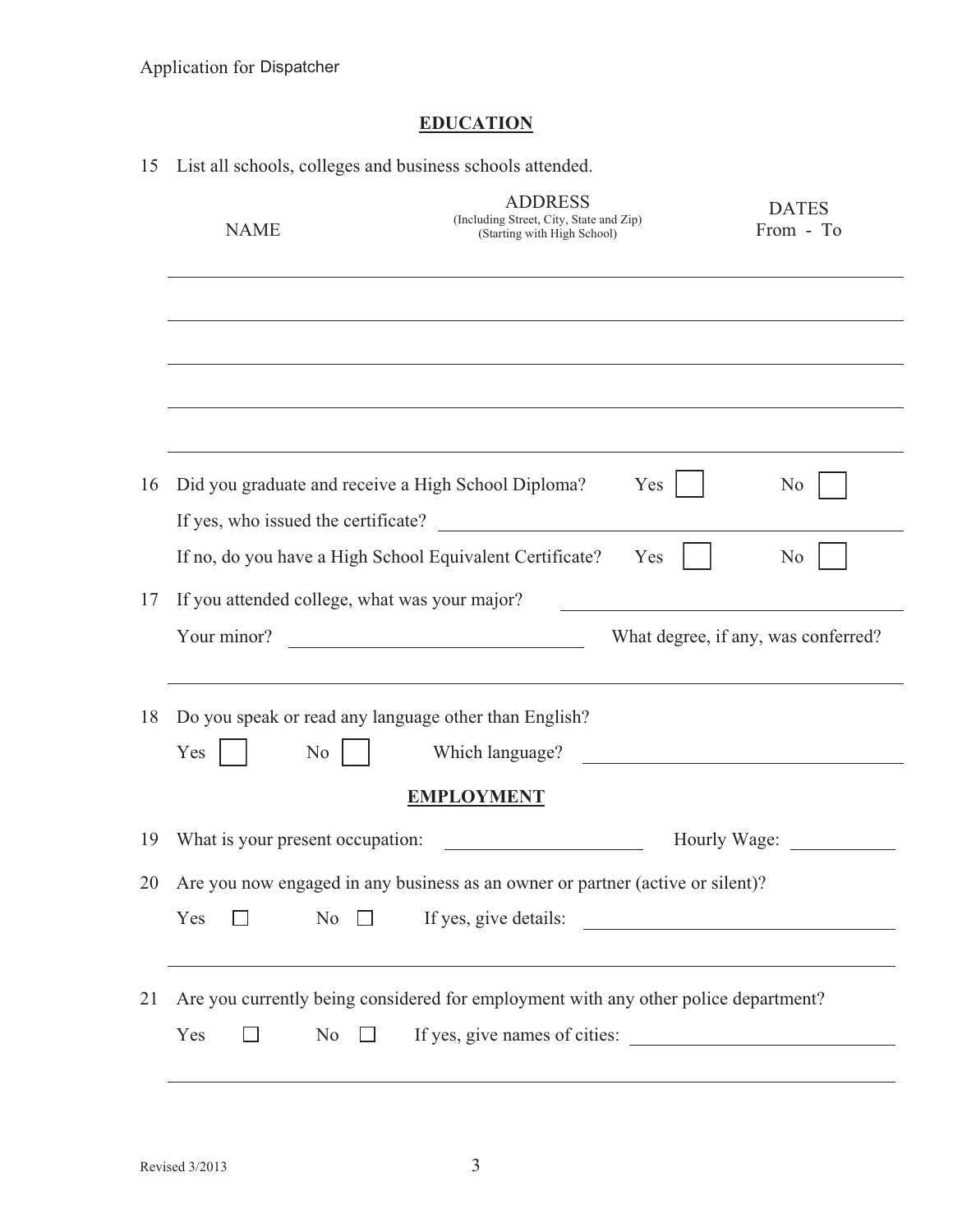### 22 EMPLOYMENT HISTORY

List all jobs you have held for the last ten years, including periods of unemployment. Put your present or most recent job first. Include military service in proper time sequence; include temporary or part-time or volunteer jobs.

| Employer:<br>1)<br>Address:                                                                                                                                        | Phone $#$                                                                                                            | From $\frac{1}{\text{Month/Year}}$ to<br>Month/Year                                                                                                                           |
|--------------------------------------------------------------------------------------------------------------------------------------------------------------------|----------------------------------------------------------------------------------------------------------------------|-------------------------------------------------------------------------------------------------------------------------------------------------------------------------------|
| <u> 1989 - Johann Stoff, Amerikaansk politiker († 1908)</u><br>Supervisor's Name and Title:                                                                        |                                                                                                                      | Full Time $\Box$<br>Part Time<br>L                                                                                                                                            |
| Your Title:<br><u> 1989 - Andrea Barbara, poeta espa</u>                                                                                                           |                                                                                                                      | Type of Business:                                                                                                                                                             |
| Your Duties:<br><u> 1989 - Johann Barn, mars eta bainar eta baina eta baina eta baina eta baina eta baina eta baina eta baina e</u>                                |                                                                                                                      | Hourly Wage:                                                                                                                                                                  |
|                                                                                                                                                                    |                                                                                                                      |                                                                                                                                                                               |
| Employer:<br>2)<br>Address:                                                                                                                                        | Phone $#$                                                                                                            | From $\frac{1}{\text{Month/Year}}$ to<br>$\underline{\hspace{1cm}}\textbf{Month/Year}$                                                                                        |
| Supervisor's Name and Title:                                                                                                                                       |                                                                                                                      | Full Time $\Box$ Part Time $\Box$                                                                                                                                             |
|                                                                                                                                                                    |                                                                                                                      | Type of Business:                                                                                                                                                             |
| Your Duties:                                                                                                                                                       |                                                                                                                      | Hourly Wage:<br>the company of the company of the company of                                                                                                                  |
|                                                                                                                                                                    |                                                                                                                      |                                                                                                                                                                               |
|                                                                                                                                                                    |                                                                                                                      |                                                                                                                                                                               |
| 3) Employer: $\qquad \qquad$                                                                                                                                       | Phone $\#$                                                                                                           | From to<br>Month/Year<br>Month/Year                                                                                                                                           |
| Address:<br><u> 1989 - Johann Stoff, deutscher Stoffen und der Stoffen und der Stoffen und der Stoffen und der Stoffen und der</u><br>Supervisor's Name and Title: |                                                                                                                      | Full Time $\Box$<br>Part Time $\Box$                                                                                                                                          |
| Your Title:                                                                                                                                                        | Type of Business:                                                                                                    | <u> 1989 - Jan Sterlinger, fransk politiker (d. 1989)</u>                                                                                                                     |
| Your Duties:<br><u> 1989 - Johann Barbara, martin amerikan basal dan berasal dan berasal dalam basal dan berasal dalam berasal da</u>                              |                                                                                                                      | Hourly Wage:<br><u> The Communication of the Communication</u>                                                                                                                |
| Reason for Leaving:                                                                                                                                                | <u> Alexandria de la contrada de la contrada de la contrada de la contrada de la contrada de la contrada de la c</u> |                                                                                                                                                                               |
| Address:                                                                                                                                                           | Phone #                                                                                                              | From<br>to<br>Month/Year<br>Month/Year                                                                                                                                        |
| <u> 1980 - Johann Stoff, deutscher Stoffen und der Stoffen und der Stoffen und der Stoffen und der Stoffen und der</u><br>Supervisor's Name and Title:             |                                                                                                                      | Full Time<br>Part Time<br>$\pm 1$                                                                                                                                             |
| Your Title:<br><u> 1980 - Johann Barbara, martin a</u>                                                                                                             | Type of Business:                                                                                                    |                                                                                                                                                                               |
| Your Duties:                                                                                                                                                       | <u> 1989 - Johann Barn, mars eta bat erroman erroman erroman erroman erroman erroman erroman erroman erroman err</u> | <u> Alexandria de la construcción de la construcción de la construcción de la construcción de la construcción de l</u><br>Hourly Wage:<br><u> 1999 - Jan Barbara Barat, p</u> |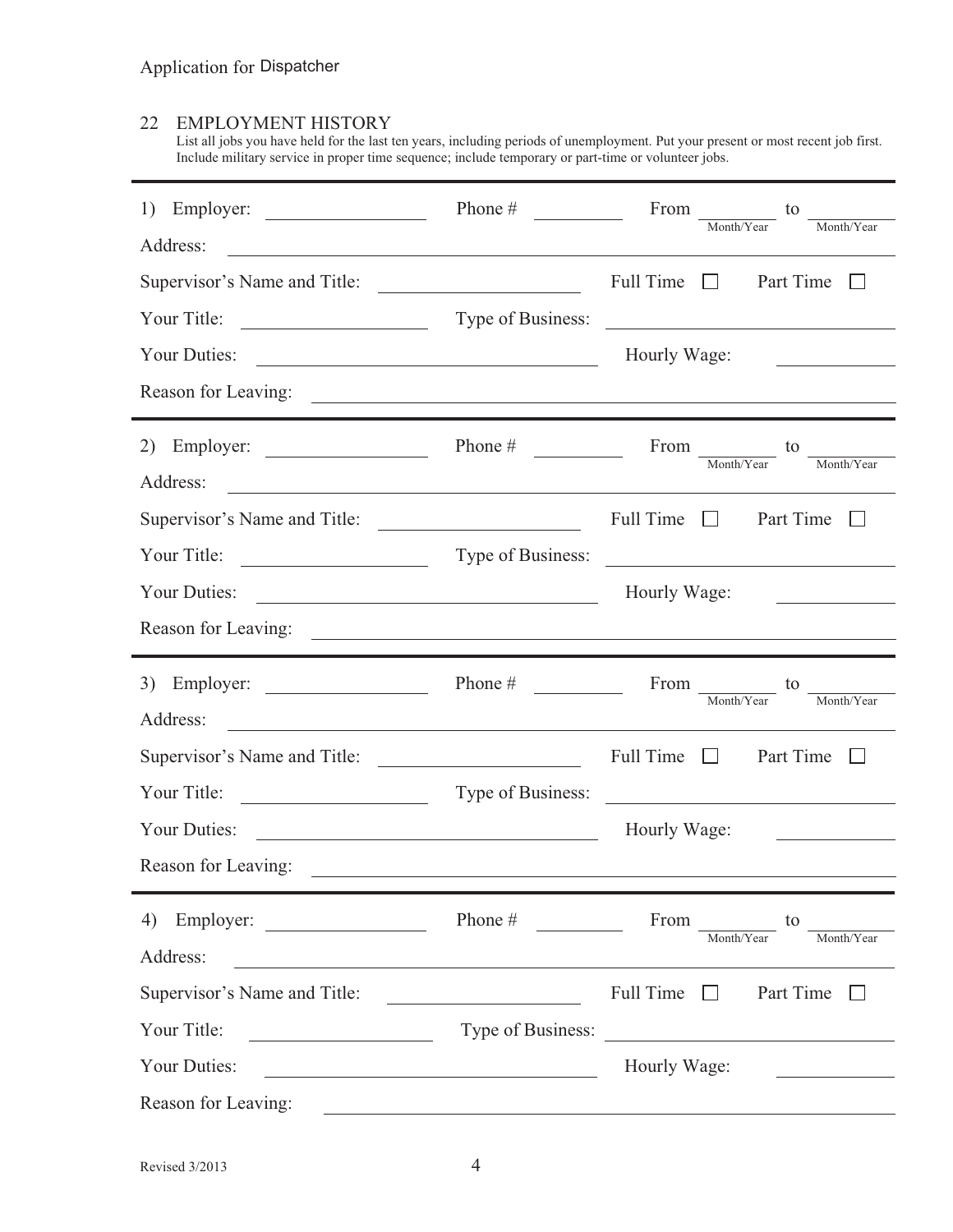|  | <b>Application for Dispatcher</b> |  |
|--|-----------------------------------|--|
|--|-----------------------------------|--|

| 23 | May we check with your present employer? Yes<br>N <sub>0</sub>                                                                                                                                                                                            |
|----|-----------------------------------------------------------------------------------------------------------------------------------------------------------------------------------------------------------------------------------------------------------|
| 24 | Were you ever discharged or asked to resign from any employment?<br>If yes, give details:<br>Yes<br>N <sub>o</sub><br>$\pm$<br>$\mathbf{L}$                                                                                                               |
| 25 | Have you had any garnishee, wage assignment, or judgment against you?<br>Yes<br>N <sub>0</sub><br>If yes, give details:<br><u> 1980 - Jan Stein Stein Stein Stein Stein Stein Stein Stein Stein Stein Stein Stein Stein Stein Stein Stein S</u>           |
| 26 | Have you ever declared bankruptcy? Yes<br>N <sub>o</sub><br>If yes, give details:<br>$\Box$<br><b>Common</b>                                                                                                                                              |
|    | <b>MILITARY SERVICE</b>                                                                                                                                                                                                                                   |
| 27 | Have you ever served in any branch of the United States Military? Yes $\square$<br>N <sub>0</sub><br>If you answered yes, please list the branch, service serial number, highest rank held, and rank<br>at discharge. Also provide a copy of your DD-214. |
| 28 | Are you now or were you ever a member of any branch of the United States Reserve forces?<br>Yes<br>N <sub>0</sub><br>If you answered yes, please list status (active or inactive), the branch, unit, rank, address of<br>branch and dates of service.     |
| 29 | Were you ever convicted in a Court Martial or were you the subject of a Summary Court, or<br>any other disciplinary action?<br>Yes $\square$<br>No.<br>If yes, give details (include type of action, charge and disposition):                             |
|    |                                                                                                                                                                                                                                                           |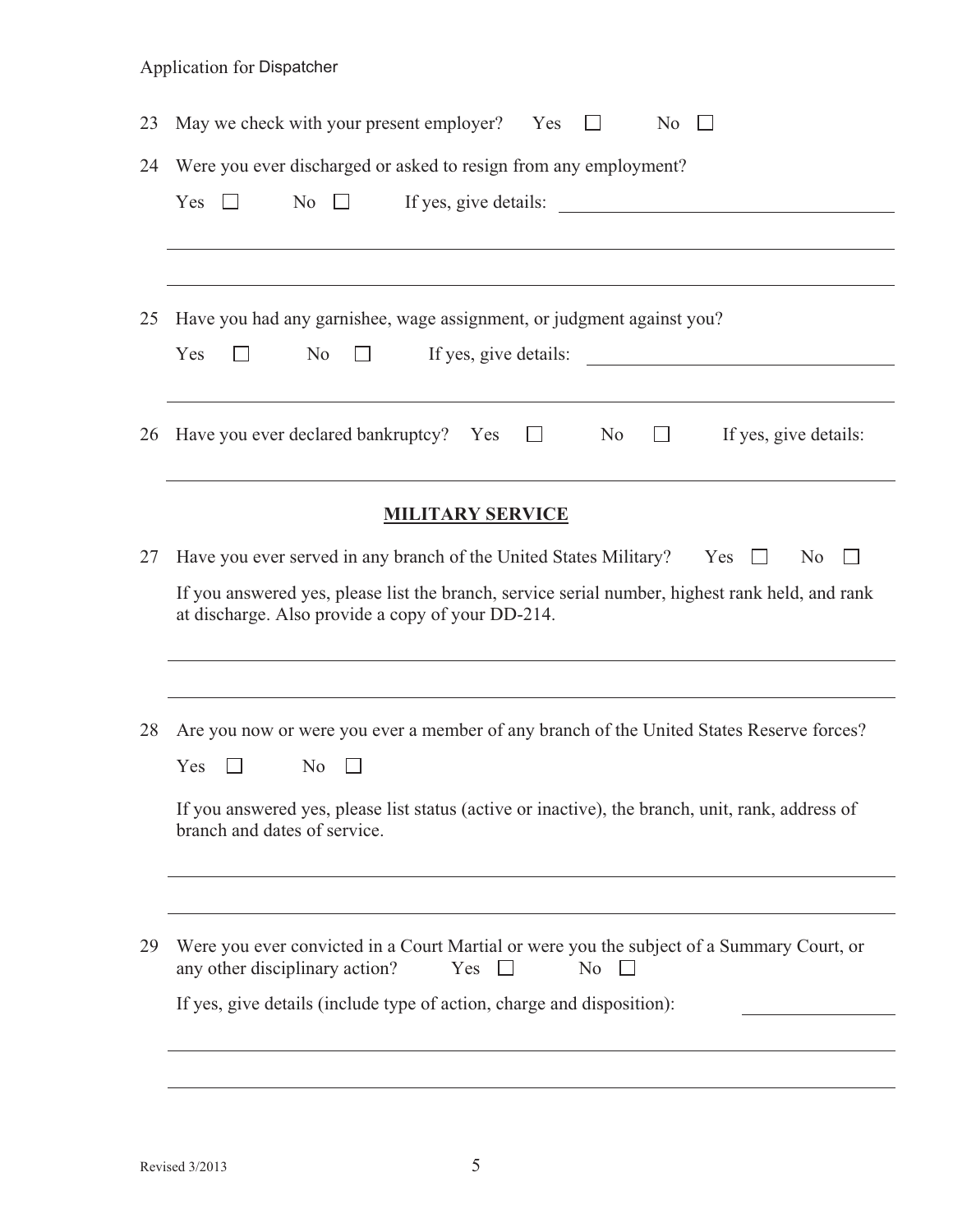| <b>Application for Dispatcher</b> |  |  |  |
|-----------------------------------|--|--|--|
|-----------------------------------|--|--|--|

30 What is the terminal date of your reserve obligation? (Give month, day and year)

| 31 |                                                      | Have you ever attended specialist schools while in the Armed Forces?                                                                                      |                |
|----|------------------------------------------------------|-----------------------------------------------------------------------------------------------------------------------------------------------------------|----------------|
|    | Yes<br>N <sub>o</sub><br>$\Box$<br>$\vert \ \ \vert$ | If yes, give type of schools:                                                                                                                             |                |
|    |                                                      |                                                                                                                                                           |                |
| 32 |                                                      | List any commendations and citations awarded to you as a member of the Armed Forces:                                                                      |                |
|    |                                                      |                                                                                                                                                           |                |
| 33 |                                                      | Were you ever rejected by the Armed Services? Yes $\square$                                                                                               | N <sub>0</sub> |
|    |                                                      | If yes, for what reason:                                                                                                                                  |                |
|    |                                                      |                                                                                                                                                           |                |
| 34 |                                                      | Give three references (NOT relatives, but responsible adults of reputable standing in their<br>community) who have known you well in the past five years: |                |
|    | <b>NAME</b>                                          | <b>ADDRESS</b><br>(Street, City, State & Zip)                                                                                                             | TELEPHONE NO.  |
|    |                                                      |                                                                                                                                                           |                |
|    |                                                      |                                                                                                                                                           |                |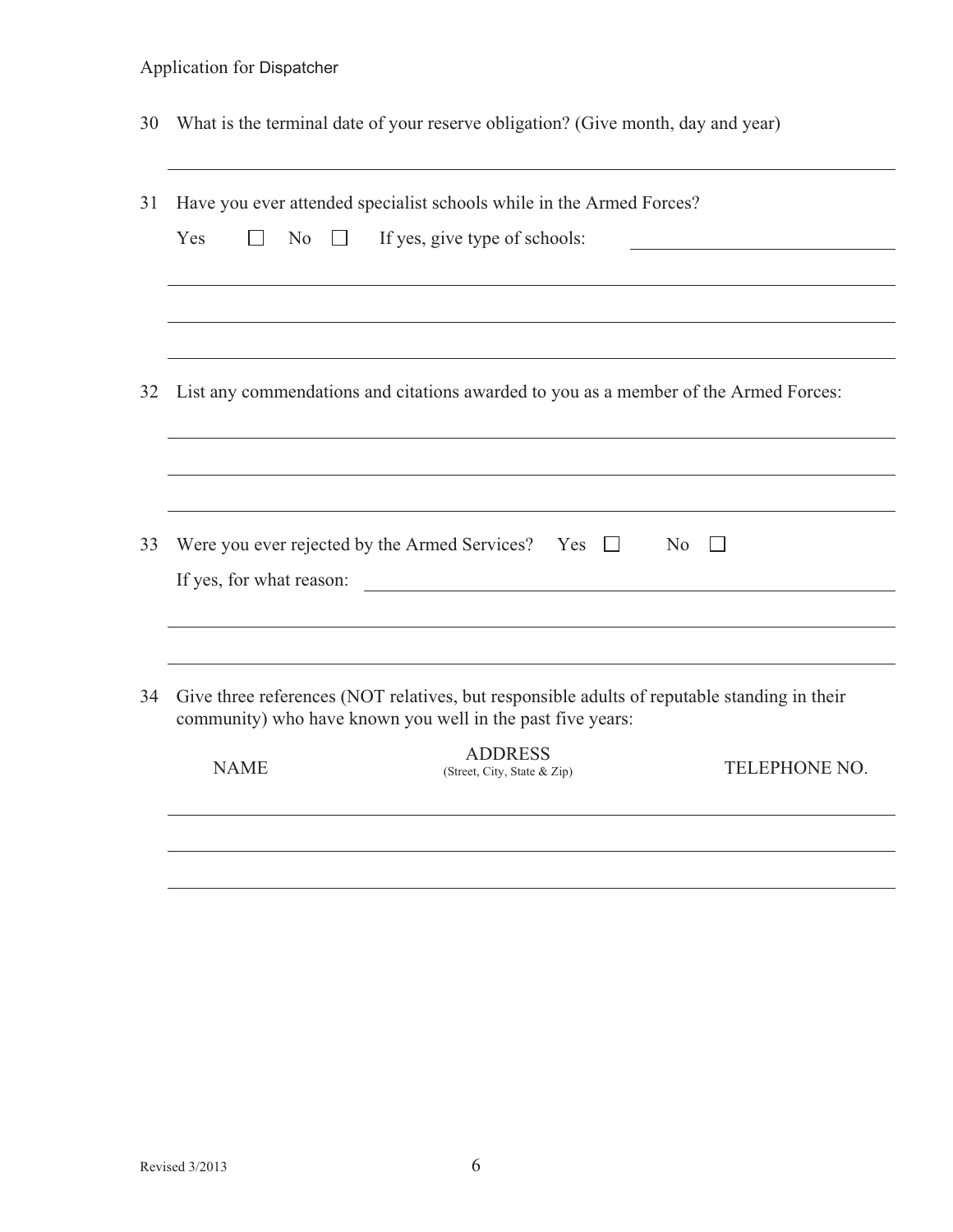|    | <b>Application for Dispatcher</b>                                                  |  |
|----|------------------------------------------------------------------------------------|--|
|    | <b>MISCELLANEOUS</b>                                                               |  |
| 35 | Can you type? Yes<br>No                                                            |  |
| 36 | How many years have you operated an automobile?                                    |  |
|    | Were you ever involved in an accident while driving? Yes<br>N <sub>0</sub>         |  |
|    | If yes, give details:                                                              |  |
|    |                                                                                    |  |
| 37 | Were police reports made on these accidents? Yes<br>N <sub>0</sub><br>$\mathbf{I}$ |  |
|    |                                                                                    |  |
| 38 | Was your license ever suspended or revoked? Yes<br>N <sub>o</sub><br>$\Box$        |  |
|    | If yes, give details:                                                              |  |
|    |                                                                                    |  |
| 39 | Explain your reason for applying for this position:                                |  |
|    |                                                                                    |  |
|    |                                                                                    |  |
|    |                                                                                    |  |
|    |                                                                                    |  |
|    |                                                                                    |  |
|    |                                                                                    |  |
|    |                                                                                    |  |
|    |                                                                                    |  |

 $\overline{\phantom{a}}$ 

 $\overline{\phantom{a}}$ 

 $\overline{\phantom{a}}$ 

 $\overline{\phantom{a}}$ 

 $\overline{\phantom{a}}$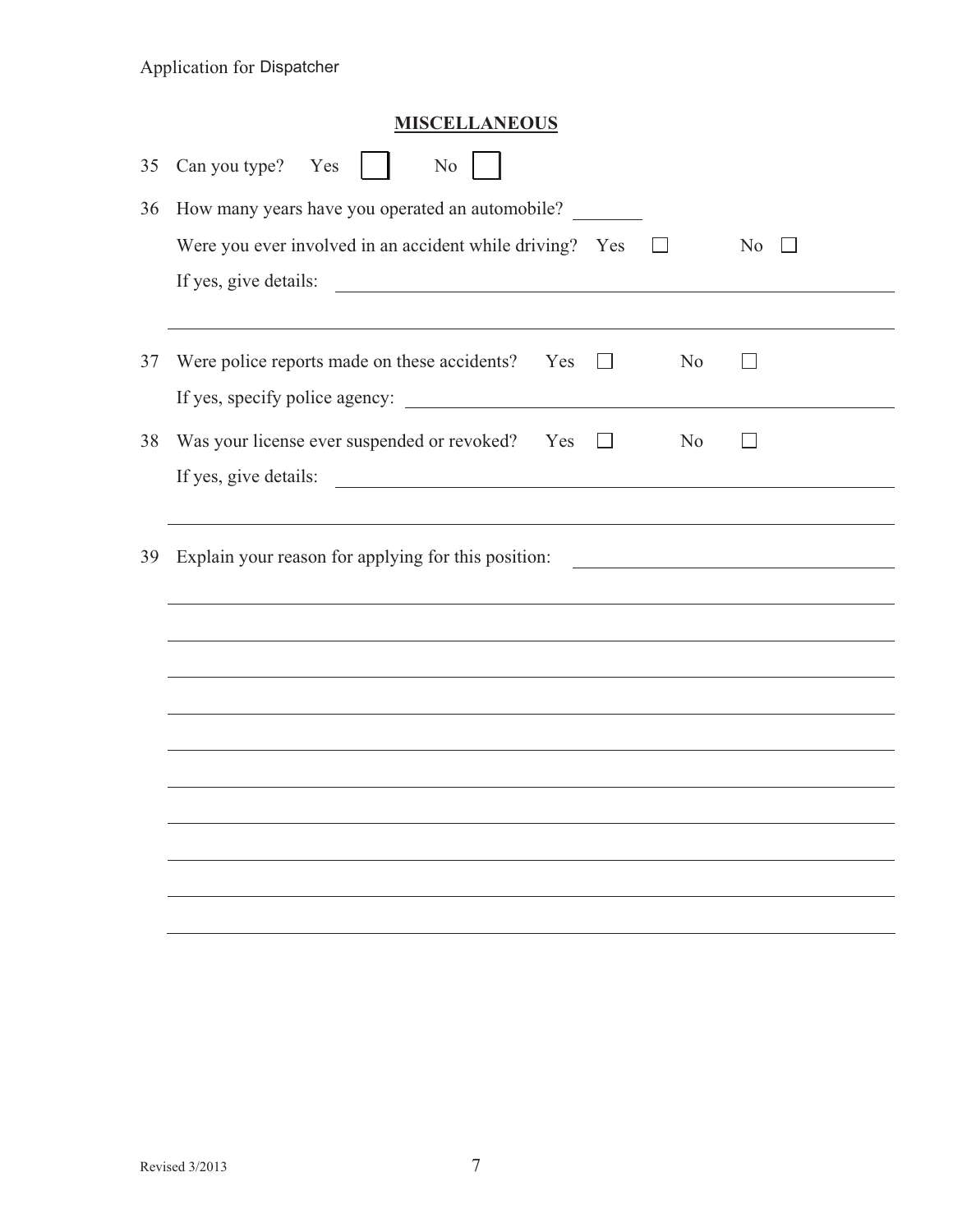Place the corresponding question number in the first space provide then continue with your response. Make additional copies of this page as needed.

| - - |  |
|-----|--|
|     |  |
|     |  |
|     |  |
|     |  |
|     |  |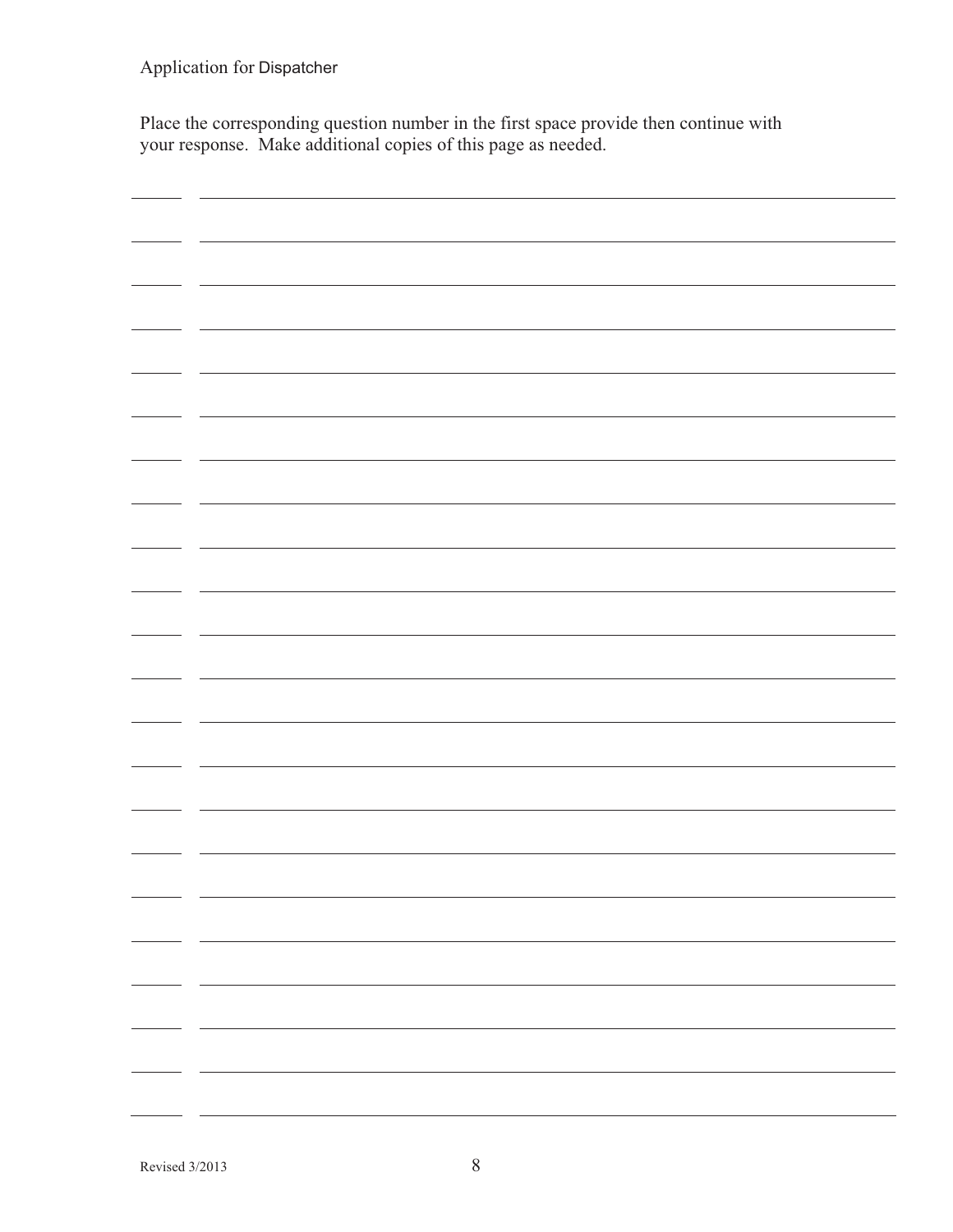# **AFFIDAVIT**

1 I have personally read and answered each and every applicable question herein, and do solemnly swear that each and every answer is full and correct in every aspect.

2 I have or will submit to fingerprinting, as required.

3 I will submit to a complete medical examination to be administered by a duly appointed physician, and further consent to the release of any medical history or information for the confidential use of the County of Washington, Washington County Sheriff's Office, or their assigned medical examiners.

4 I agree to submit to a polygraph (lie detector) examination.

5 I agree to submit to a psychological examination.

6 I agree to submit any and all information on my service career, if any, including DD214 form and military history during my tour of duty.

In witness whereof, I have hereunto subscribed my name this **a** day of

 $20.15$ , at  $\qquad \qquad \qquad$ , County of  $\qquad \qquad$ (City)

and State of

\*Please note that this affidavit does not need to be notarized.

(Applicant's complete signature)

 $\mathbf{v}$  and  $\mathbf{v}$  are all the set of  $\mathbf{v}$  and  $\mathbf{v}$ 

## **\*\*\* IMPORTANT – PLEASE READ \*\*\***

**Note: A copy of your DD214 Form papers, if any, Birth Certificate, High School Diploma or GED certificate, Driver's License, and Firearm Owner's Identification Card (FOID), MUST accompany this application.**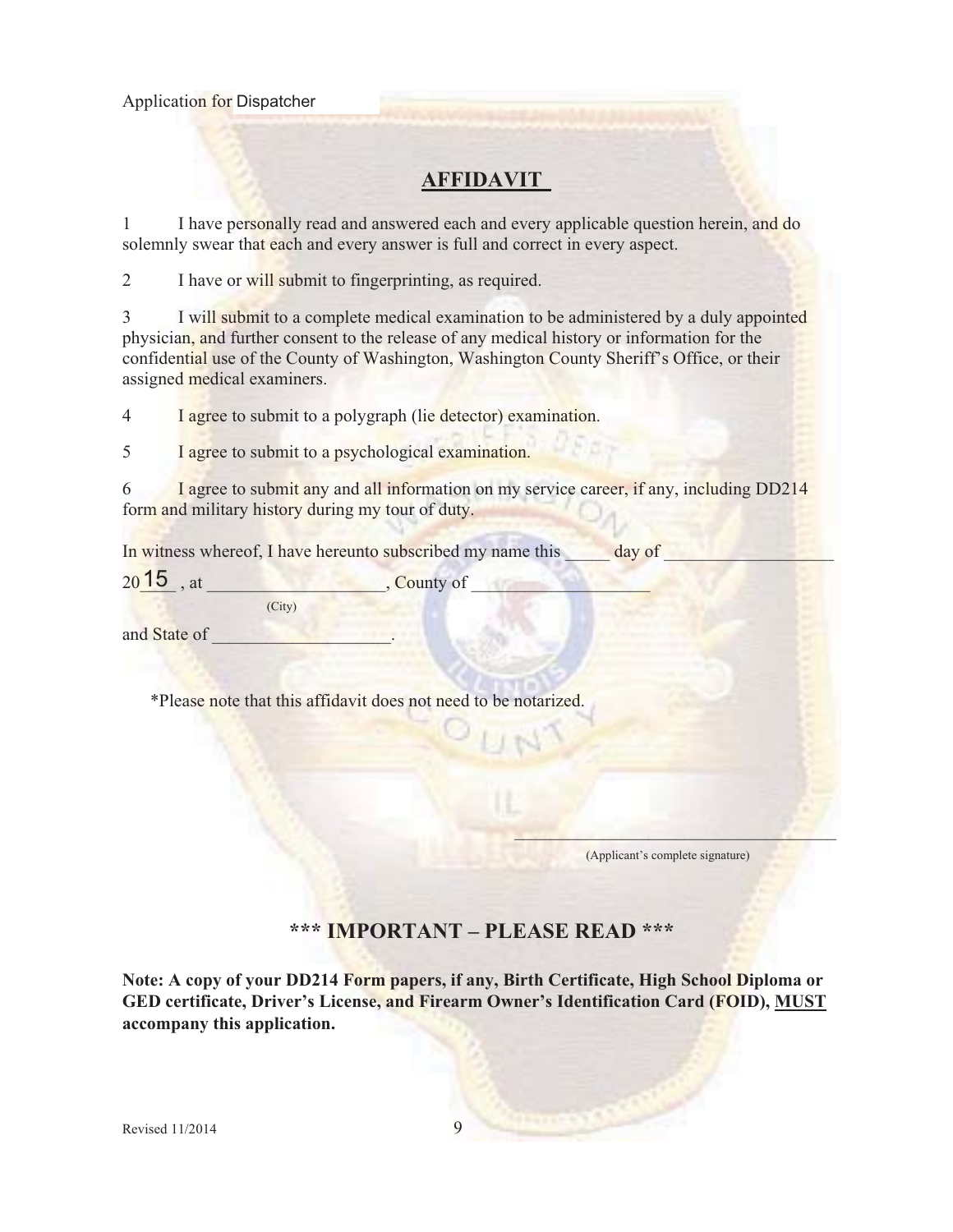

#### EMPLOYMENT INFORMATION RELEASE

Equal Opportunity Employer

Date:

To Whom It May Concern:

I respectfully request that you forward or make available for review any and all information that you may have concerning me, my work record or my reputation to the Washington County Sheriff's Office. Also please give or make available for review any information that may appear in my personal file. This information is to be used to determine my qualifications and fitness for the position I am seeking with the Washington County Sheriff's Office.

I hereby release you and/or your employer from any liability and damage of whatsoever nature on account of furnishing the information requested above. Finally, a duplicate of this form shall carry the same force as the original.

| Date of Birth:                                                                                                   |  |
|------------------------------------------------------------------------------------------------------------------|--|
|                                                                                                                  |  |
| Name: $\frac{1}{\sqrt{1-\frac{1}{2}}\sqrt{1-\frac{1}{2}}\left(\frac{1}{2}-\frac{1}{2}\right)}$<br>(Please Print) |  |
| Social Security Number:                                                                                          |  |
|                                                                                                                  |  |